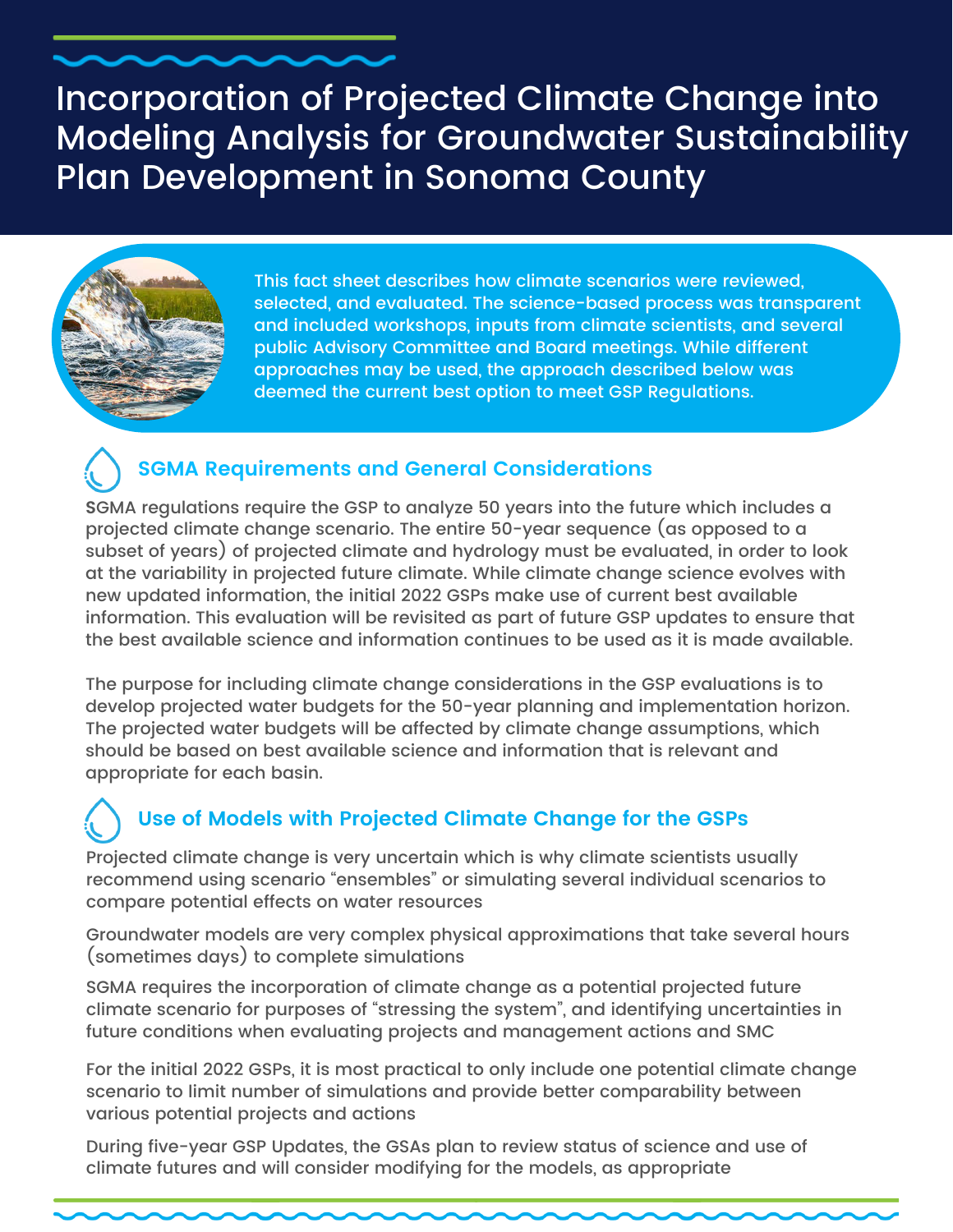## **General Approach and Methodology Used in Sonoma County GSPs**

The overall approach for identifying the climate change scenario was based on a technical methodology using locally representative scientific data to select the most representative climate model for the region, followed by a transparent stakeholder process to identify the greenhouse gas (GHG) emission scenario.

#### **The groundwater analysis with climate change assumptions in the Sonoma County GSPs were based on:**

- The requirements outlined in the GSP Regulations;
- DWR's Climate Change Guidance Document;
- A review of appropriate scenarios for California;
- An analysis of the applicability of CA state-wide scenarios to Sonoma County projected climate and hydrology;
- An evaluation for the selection of one Emissions Scenario (RCP), with input from the scientific community; and
- Discussions with the Advisory Committees and decision by the GSA Boards.

The best available information on climate change is California's Fourth Climate Change Assessment (Climate Assessment) which contains 10 global circulation models (GCM) and two GHG emission scenarios per model, for a total of 20 projected climate change scenarios. Although all the models contained in the Climate Assessment are representative of California, regions within the state are distinct and some models are more representative than others for each region. Accordingly, a specific approach was developed to evaluate the GCM most representative for the North Bay Region by reviewing model outputs compared to historical local objective metrics.

#### **The incorporation of climate change assumptions in the GSP's groundwater models followed these considerations:**

- 1.Choose GCM with specific GHG Emission Scenario
	- a.Review DWR recommended GCMs and choose one GCM and one emission scenario that best represents projected median conditions for the Russian River Watershed and the groundwater basins
- 2.Update integrated hydrologic model inputs for:
	- a.Precipitation
	- b.Temperature or potential evapotranspiration
	- c.Runoff and recharge for flows from outside basin (Sonoma Valley)
- 3. The groundwater models with projected climate change data provide simulation of:
	- a.Projected hydrology in the watershed (runoff/streamflow, groundwater recharge, and groundwater elevations)
	- b.Projected irrigation water demands due to changes in projected crop evapotranspiration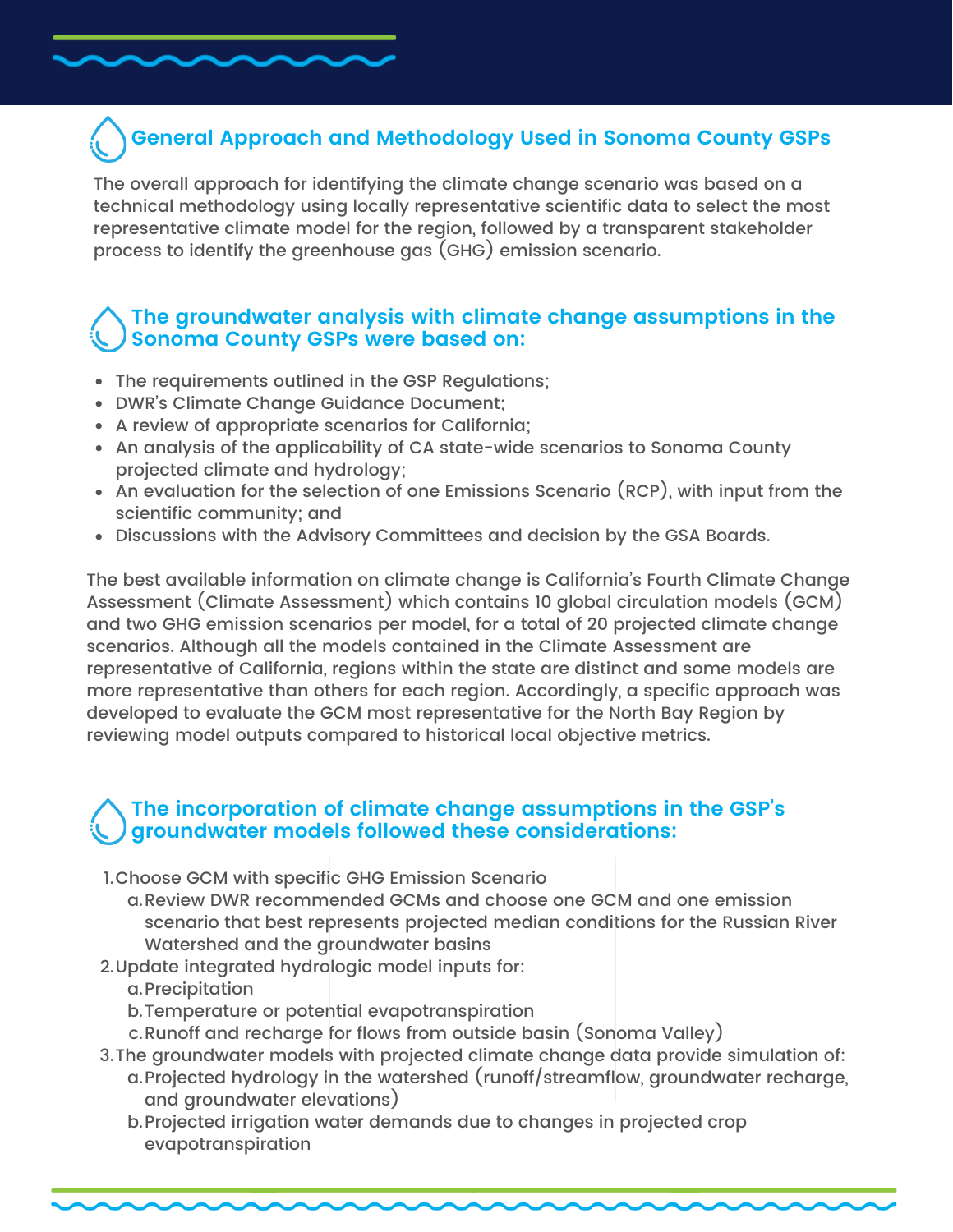To identify a representative climate change model to use for these necessary inputs to the groundwater model in the GSP, the modeling team evaluated the 10 GCMs from the Climate Assessment by reviewing the following metrics: mean change in annual temperature and precipitation, mean annual Russian River streamflow, 1- and 3-year Russian River streamflow variability, Lake Sonoma annual minimum reservoir storage conditions, and Sonoma Water delivery capability. This resulted in the conclusion that the state's Northern Coast identifiers for the various scenarios did not fit the Sonoma Region well; GCMs that appear to be the most "middle" conditions, for Russian River watershed and Sonoma County Basins were reviewed, and HadGEM2-ES was identified as more in the middle and recommended for use in all three GSPs since it did not have any extreme rankings.

This approach is in line with DWR guidance for GSP climate change assumptions. A scenario representing "middle" conditions that shows increased precipitation compared to the historical average is consistent with the majority of climate change projections as shown in Appendix A of DWR's Climate Change Guidance Document. However, as discussed below, climate change can still result in greater stress on groundwater basins despite projected increase in precipitation in some years. It is important to note that most of the 20 climate change scenarios provided by the Climate Assessment indicate increased average precipitation relative to historical conditions (15 of 20 for 2006 to 2060 and 13 of 20, with one the same, for 2035 to 2065).When considering hydrologic impacts of climate change, the variability of precipitation and temperature are very important factors.

After the GCM for the region was selected, an emissions scenario, also known as the Representative Concentration Pathway (RCP) needed to be selected to simulate potential future outcomes of predicted greenhouse gas emissions. Selection of the emission scenario is not a technical or scientific issue; it is based on a person's perspective as to whether emissions will be essentially the same or less then current emissions. Since an emission scenario represents a highly uncertain pathway that society might take in the emission of greenhouse gases in the future, the selection of an RCP is a policy decision more than a technical or scientific decision.

The most likely RCPs that DWR has deemed appropriate for CA are RCP 4.5 (sometimes considered the "most likely" based on current projections of greenhouse gas emissions) and RCP 8.5 (sometimes known as the "worst-case scenario"). Also, although other RCPs have been modeled, public datasets for climate change projections are most readily available for these two RCPs. To help guide the GSP team, Advisory Committees and Boards on the selection of a single RCP, input was solicited from experts in the field, including climate scientists at UC San Diego, National Oceanic and Atmospheric Administration and US Geological Survey. Their input is summarized in the table below.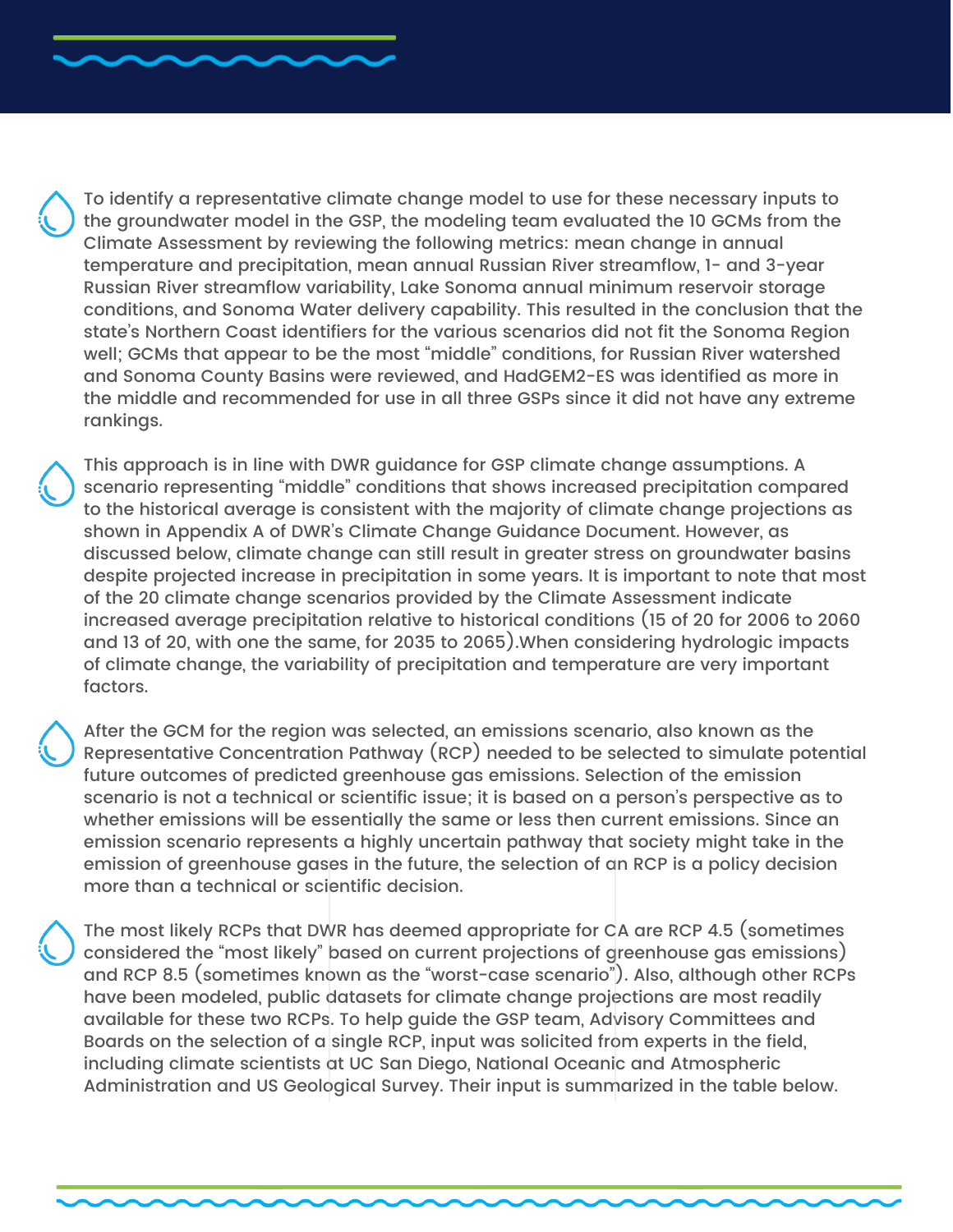### **Climate Scientists In favor of RCP 4.5 [more "in the middle"]**

- 8.5 is pretty extreme and not as likely, at least by end of century. Not sure that that RCP 4.5 is considered "most likely" at this point, but it is no longer advisable to use 8.5 as "business-as-usual", and therefore, maybe 4.5 is more useful.
- Using RCP 4.5 with HadGEM-ES provides something more 'median' for future projections.

### **Climate Scientists In favor of RCP 8.5 ["more "extreme"]**

- Leaning toward RCP 8.5
- Regarding the amount of warming, RCP 8.5 vs. RCP4.5 won't matter much until after mid-century. RCP 8.5 would provide a stiffer stress test with at least 1C greater warming by the end of the century.
- Also, it turns out that the HadGEM2- ES RCP 8.5 simulation provides a pretty remarkable drought that might be useful to consider.

These two RCPs were considered by the modeling team and input was sought from the Advisory Committees for each Basin. The process was to present information in written format and in an all-basin workshop (September 2020) and then following-up with discussion in several Advisory Committee and Board meetings. A detailed presentation including example results from the groundwater model for both RCPs as simulated in the Santa Rosa Plain Subbasin were provided to help with decision-making. Some of the results presented are provided below.

## GW Model Outputs for Santa Rosa Plain Ag Pumping

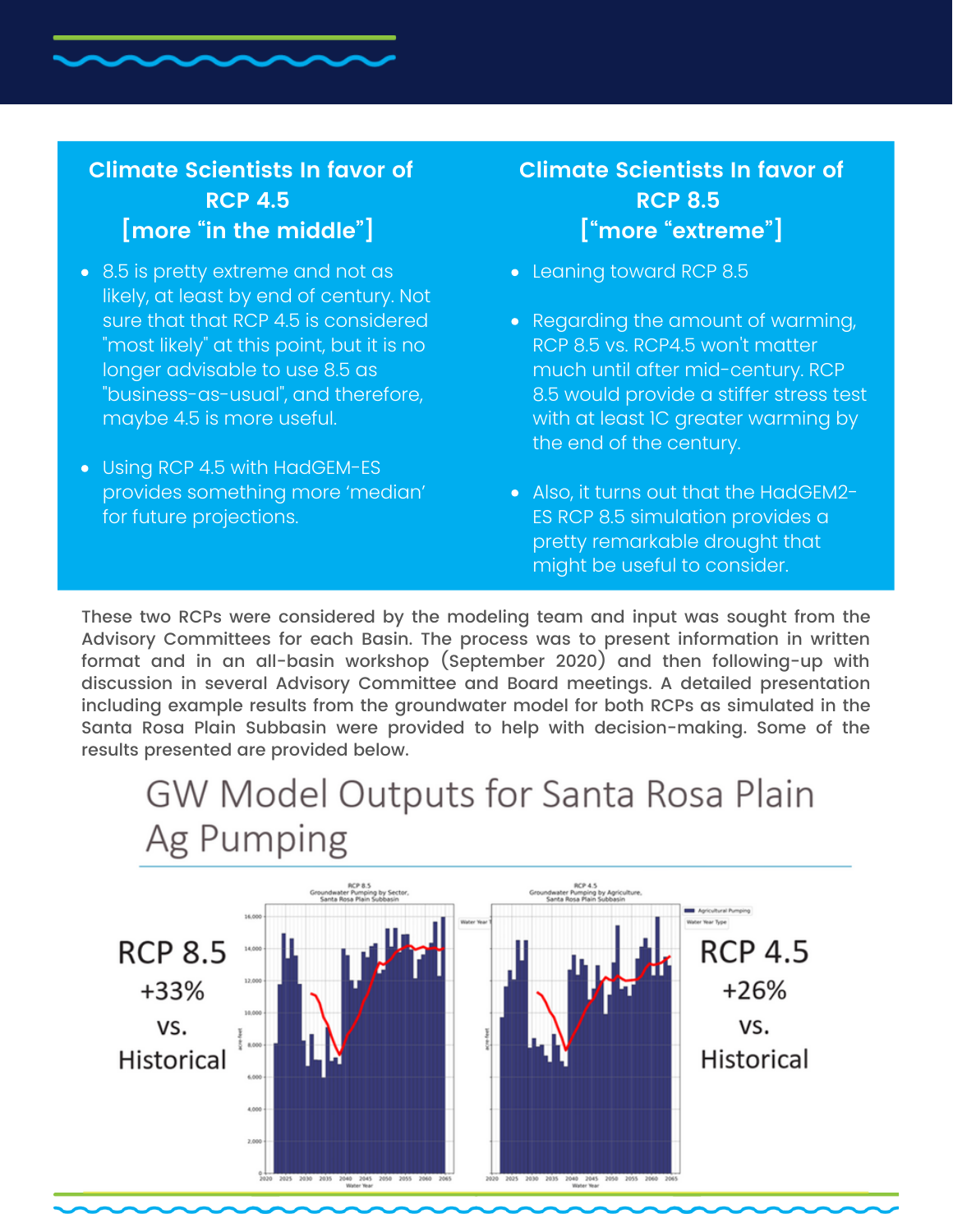# GW Model Outputs for Santa Rosa Plain Groundwater Discharge to Streams



GW Model Outputs for Santa Rosa Plain Groundwater Recharge

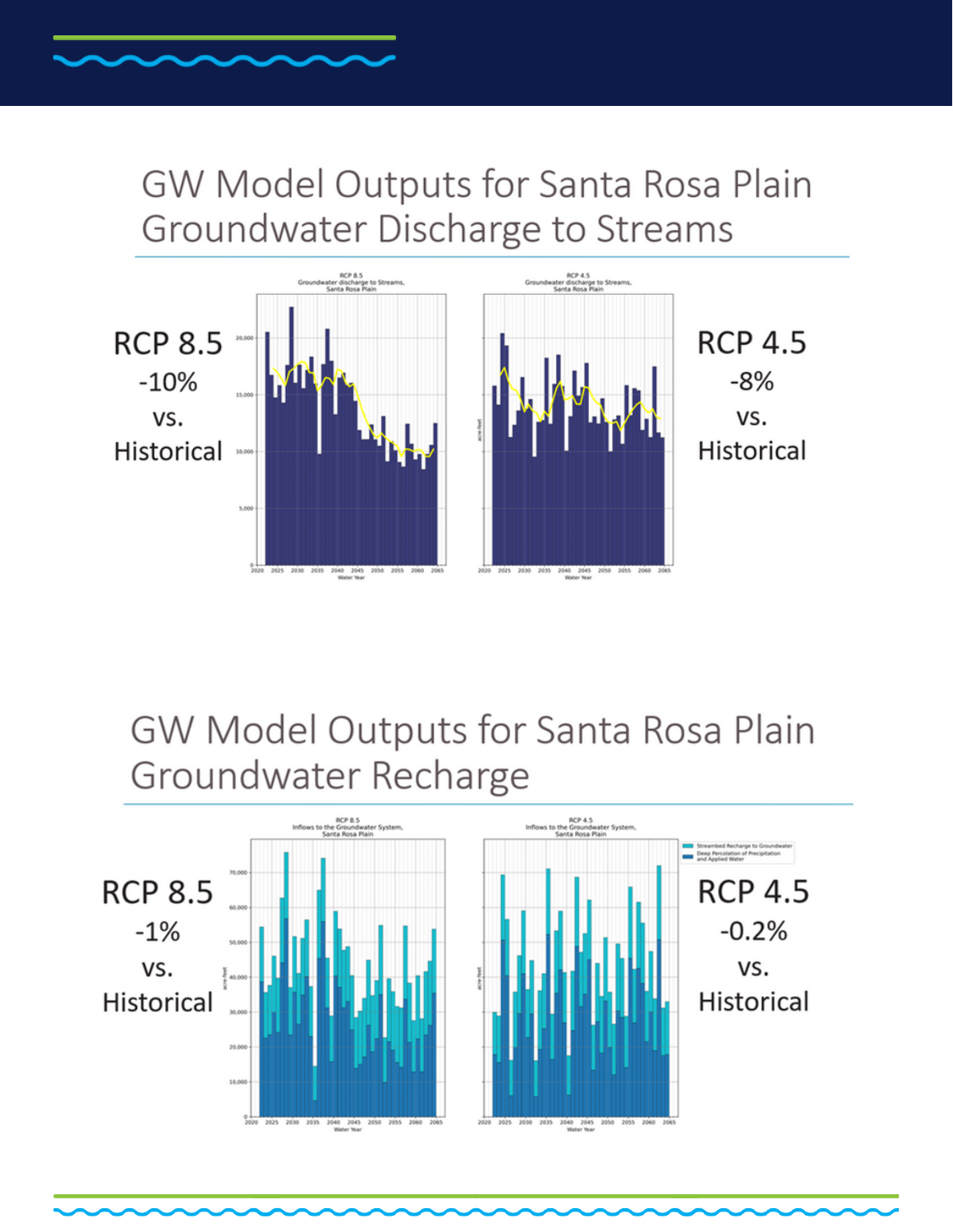# GW Model Outputs for Santa Rosa Plain Change of Groundwater in Storage



Similar information was also developed for the Sonoma Valley GSP groundwater model, which is provided in Appendix 3-E of the Sonoma Valley GSP.

These results indicate that both projected climate scenarios (using RCP 4.5 and 8.5) exhibit the following compared to historical conditions:

- (1) increased groundwater pumping;
- (2) reduced groundwater discharge to streams;
- (3) reduced overall groundwater recharge; and

(4) reduced groundwater storage. Further, the RCP 8.5 scenario indicates each of the parameters will be more severe relative to RCP 4.5 due to increased temperatures and a severe sustained multi-year dry period associated with RCP 8.5.

Based on all this information provided and after much deliberation, the three Advisory Committees recommended the use of RCP 8.5 ("worst-case") over the RCP 4.5 (mitigated GHG emissions scenario), which was confirmed by the GSA Boards.

Climate change data alone do not provide the answer to how the groundwater management decisions were evaluated in the GSP. It is important to consider the analysis in its entirety and consider what the results are on the groundwater modeling and the aquifer. The scenario selected for the GSPs, does not show an increase in groundwater recharge, but an overall decrease. It also shows less discharge to streams. Therefore, the simulations help evaluate stresses to the basin, with added land use changes, population growth AND a different climate.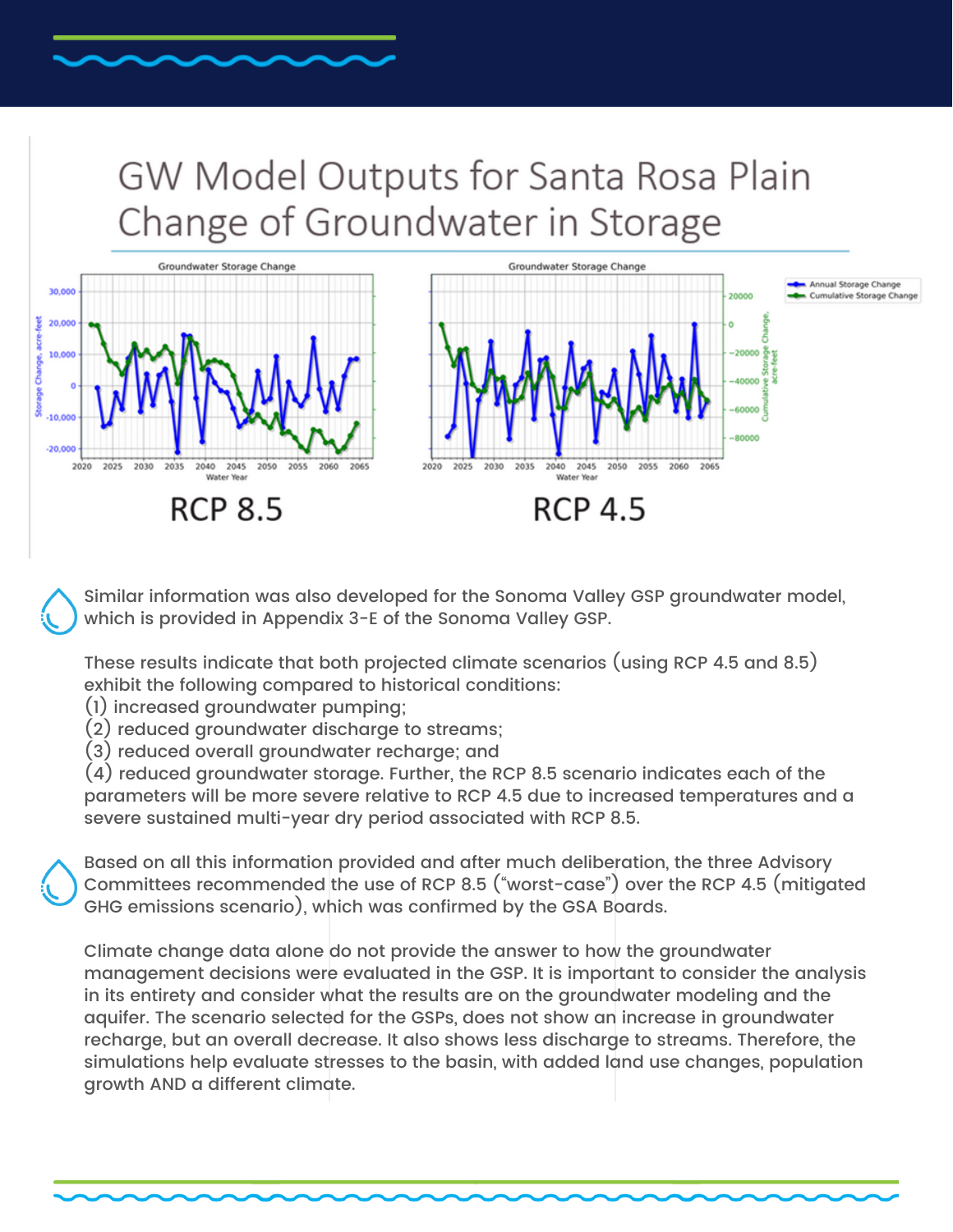### **Additional Considerations**

Additional information to consider when reviewing the GSP, based on questions and comments received:

1. There are various approaches to use a "stress test" on projected future conditions and developing a sensitivity analysis; a simplified approach consists in using a series of synthetic precipitation scenarios. Another approach (which we used) is applying bestavailable climate change research scenarios that seem most applicable to the region of interest. The approach used in these GSPs is based on data and models vetted by the scientific community and applicable to CA. Therefore, the modeling analysis used the best available science that was available at the time the GSP was developed. The California 4th Climate Change Assessment is the current benchmark in climate change analysis for the state.

2. It is important to remember that precipitation is not the only factor in climate change considerations. Temperature (and therefore ET) increases are another very important factor to consider. We have seen that in agricultural basins, even if precipitation is projected to increase slightly, the increased temperature results in additional crop ET, which in turn adds to increased pumping demands. This factor drives the stress on the basin more than precipitation, since precipitation falls in the winter, and temperature/ET increases in the summer, when most of the water is needed.

3. Climate change and warming effects are shown to result in more extreme weather conditions, both with droughts and floods, as evidenced by this summer's extreme floods in Germany, and the East Coast. Preparing for both extremes is wise and not just looking at severe droughts.

4. The GSP is not a climate change analysis but a groundwater resources management approach based on potential future climate changes; different models and scenarios can and will be tested in future updates, or during the first few years of implementation.

5. Adaptive management and updates to data and science in the future will allow to reevaluate climate scenarios and effects of GSP implementation through the assessments every 5 years.

6. During GSP implementation additional climate change scenarios should be considered and evaluated as deemed necessary, specifically when evaluating projects and management actions in more detail.